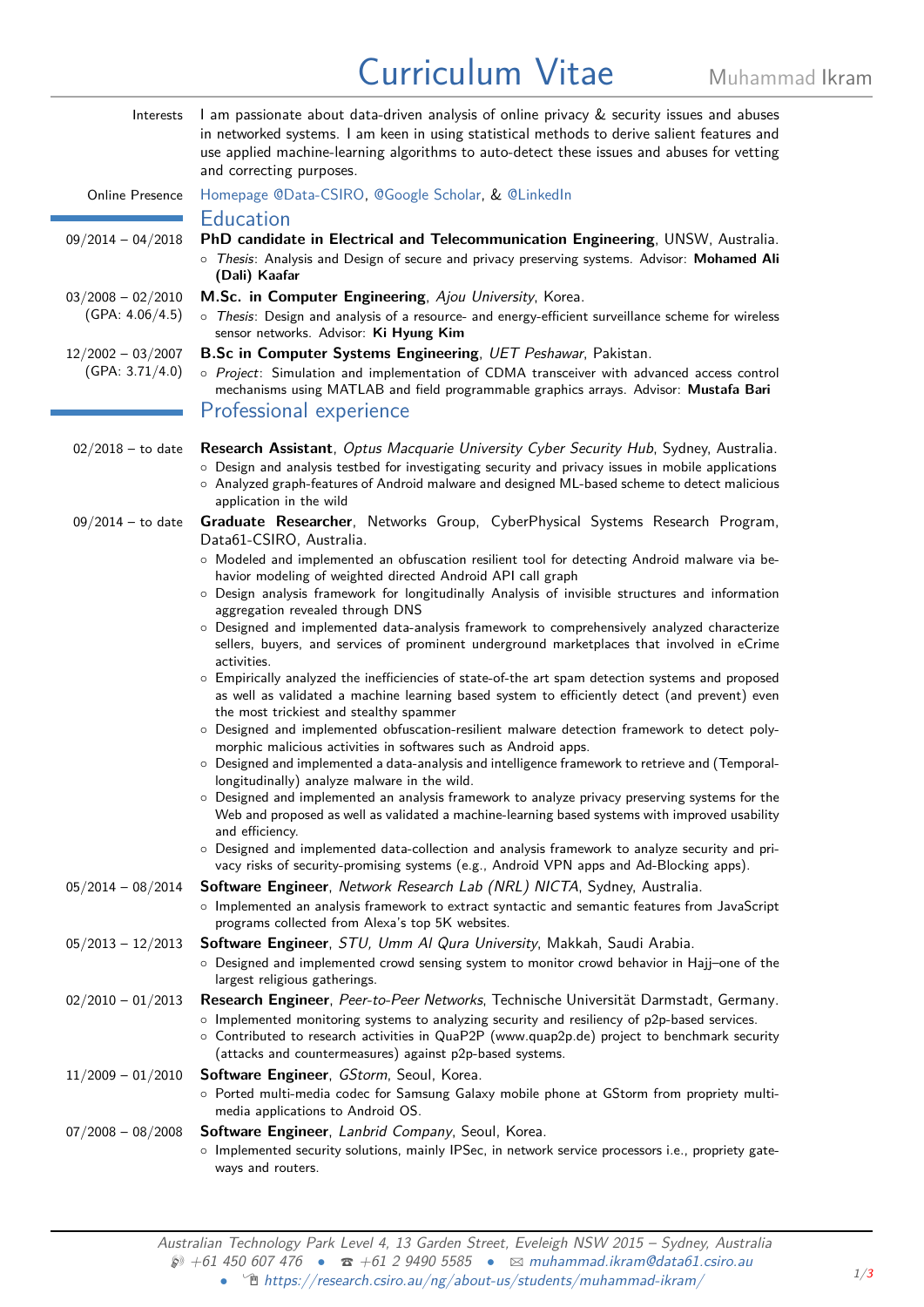| $03/2007 - 03/2008$                  | o Programmed sensor node and deployed surveillance applications in sensor networks and collected<br>multimedia monitored data.<br>o Proposed efficient relay node placement scheme for two-tiered wireless sensor networks.<br>Lab Instructor, DCSE, University of Engineering and Technology, Peshawar, Pakistan.<br>o Conducted lab courses including embedded system programming, Java-based object oriented<br>software development, and image processing.<br>Selected publications (Complete list @GScholar) |
|--------------------------------------|-------------------------------------------------------------------------------------------------------------------------------------------------------------------------------------------------------------------------------------------------------------------------------------------------------------------------------------------------------------------------------------------------------------------------------------------------------------------------------------------------------------------|
| <b>Under Review</b><br><b>Papers</b> | 1) Muhammad Ikram, Pierrick Beaume, and Mohamed Ali Kaafar, "DaDiDroid: An<br>Obfuscation Resilient Tool for Detecting Android Malware via Behavior Modeling of<br>Weighted Directed Call Graph", ESORICS, 2018.                                                                                                                                                                                                                                                                                                  |
|                                      | 2) Muhammad Ikram, Benjamin Zi Hao Zhao, Abdelberi Chaabane, Kanchana Thi-<br>lakarathna and Mohamed Ali Kaafar, "A Decade of Mal-activity: A Retrospective<br>Analysis of Internet Malicious Activities", ESORICS, 2018.                                                                                                                                                                                                                                                                                         |
|                                      | 3) Noha Loizon, Muhammad Ikram, Rahat Masood and Mohamed Ali Kaafar, "The<br>Chains of Implicit Trust: An Analysis of the Web Third-party Resources Loading",<br>ESORICS, 2018.                                                                                                                                                                                                                                                                                                                                   |
|                                      | 4) Jingxiu Su, Zhenyu Li, Stephane Grumbach, Muhammad Ikram, Kave Salamatian and<br>Gaogang Xie, "Web Tracking Cartography with DNS records", ESORICS, 2018.                                                                                                                                                                                                                                                                                                                                                      |
| Peer-reviewed<br>publications        | 1) Rahat Masood, Dinusha Vatsalan, Muhammad Ikram and Dali Kaafar, "Incognito: A<br>Method for Obfuscating Web Data", World Wide Web (WWW), 2018.                                                                                                                                                                                                                                                                                                                                                                 |
|                                      | 2) Muhammad Ikram and Mohamed Ali Kaafar, "A First Look at Ad-Blocking Apps on<br>Google Play", IEEE Network Computing and Applications (NCA), 2017.                                                                                                                                                                                                                                                                                                                                                              |
|                                      | 3) Muhammad Ikram, Lucky Onwuzurike, Shehroze Farooqi, Emiliano De Cristofaro,<br>Arik Friedman, Guillaume Jourjon, Mohamed Ali Kaafar, M. Zubair Shafiq, "Combating<br>Fraud in Online Social Networks: Measuring, Characterizing, and Detecting Facebook<br>Like Farms", ACM Transaction on Privacy and Security (TOPS), 2017.                                                                                                                                                                                  |
|                                      | 4) Muhammad Ikram, Hassan Jameel Asghar, Mohamed Ali Kaafar, Balachander Kr-<br>ishnamurthy, and Anirban Mahanti, "Towards Seamless Tracking-Free Web: Improved<br>Detection of Trackers via One-class Learning", Privacy Enhancing Technology Sympo-<br>sium (PETS), 2017.                                                                                                                                                                                                                                       |
|                                      | 5) Shehroze Farooqi, Muhammad Ikram, Emiliano De Cristofaro, Arik Friedman, Guil-<br>laume Jourjon, Mohamed Ali Kaafar, M. Zubair Shafiq, Fareed Zaffar, "Characterizing<br>Key Stakeholders in an Online Black-Hat Marketplace", IEEE & APWG, eCrime, 2017.                                                                                                                                                                                                                                                      |
|                                      | 6) Muhammad Ikram, Narseo Vallina Rodriguez, Suranga Seneviratne, Mohamed Ali<br>Kaafar, Vern Paxson, "An analysis of the Privacy and Security Risks of Android VPN<br>Permission-enabled Apps", ACM SIGCOMM Internet Measurements Conference (IMC),<br>2016.                                                                                                                                                                                                                                                     |
|                                      | 7) Muhammad Ikram, Hassan Asghar, Mohamed Ali Kaafar and Anirban Mahanthi,<br>"On the Intrusiveness of JavaScript on the Web", Conference on emerging Networking<br>EXperiments and Technologies (CoNEXT), 2014.                                                                                                                                                                                                                                                                                                  |
| <b>Technical Reports</b>             | 1) Shehroze Farooqi, Muhammad Ikram, Emiliano De Cristofaro, Arik Friedman,<br>Guillaume Jourjon, Mohamed Ali Kaafar, M. Zubair Shafiq, Fareed Zaffar, "The<br>1%: Identification and Role of Key Stakeholders in a Black-Hat Marketplace",<br>https://arxiv.org/abs/1506.00507, 2017.                                                                                                                                                                                                                            |
|                                      | 2) Muhammad Ikram, Lucky Onwuzurike, Shehroze Farooqi, Emiliano De Cristofaro,<br>Arik Friedman, Guillaume Jourjon, Mohammad Ali Kaafar, M. Zubair Shafiq, "Com-<br>bating Fraud in Online Social Networks: Detecting Stealthy Facebook Like Farms",<br>https://arxiv.org/abs/1506.00506, 2016.                                                                                                                                                                                                                   |
|                                      | 3) Shehroze Farooqi, Muhammad Ikram, Emiliano De Cristofaro, Arik Friedman, Guil-<br>laume Jourjon, Mohamed Ali Kaafar, M. Zubair Shafiq, Fareed Zaffar, "Characterizing                                                                                                                                                                                                                                                                                                                                          |

03/2008 – 01/2010 **Research Assistant**, Information and Communication Security Lab, Seoul, South Korea.

Seller-Driven Black-Hat Marketplaces", https://arxiv.org/abs/1505.01637, 2015.